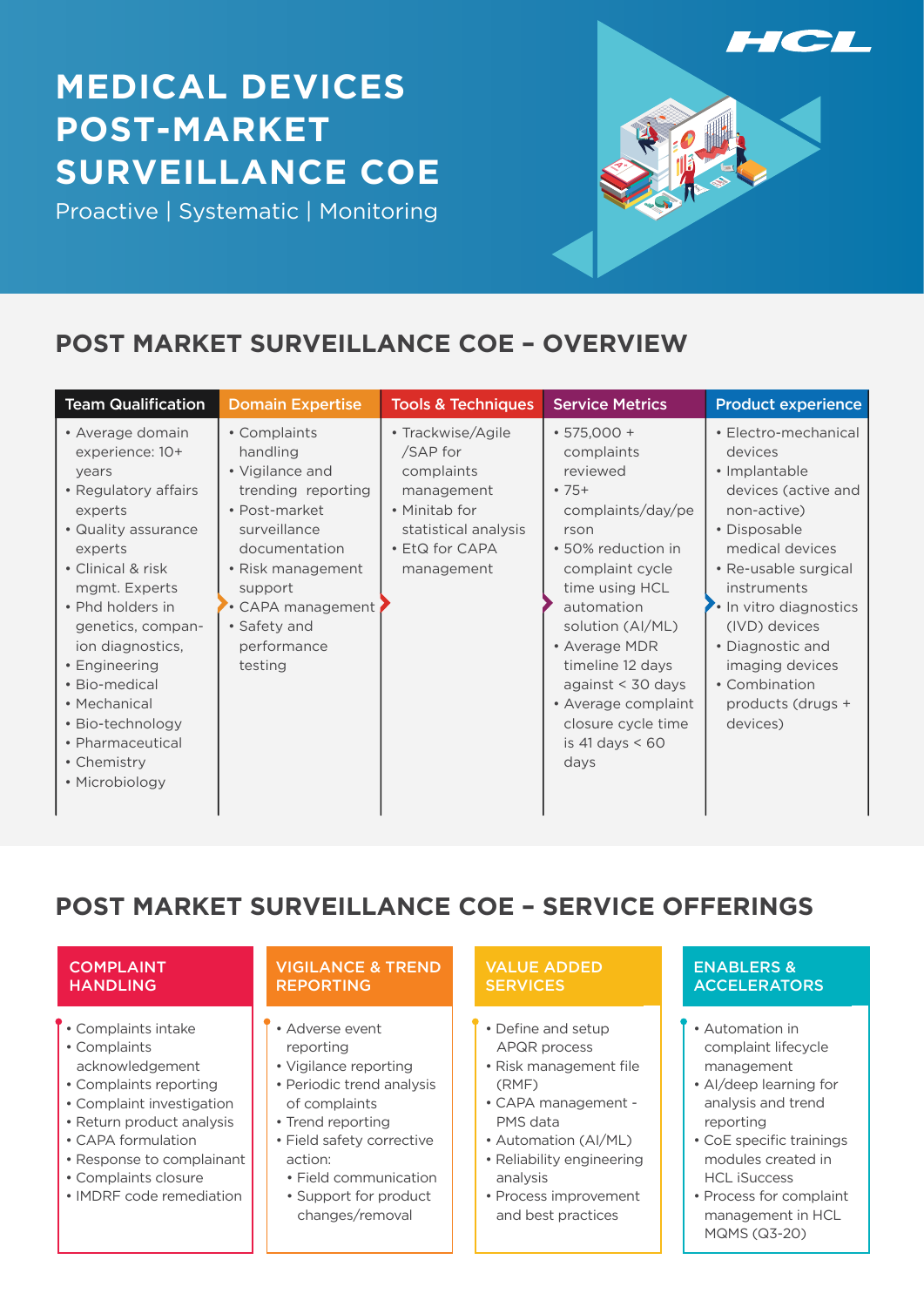### **POST-MARKET SURVEILLANCE COE DIFFERENTIATORS**



# **COMPLAINTS HANDLING - CHALLENGES AND HCL SOLUTIONS**